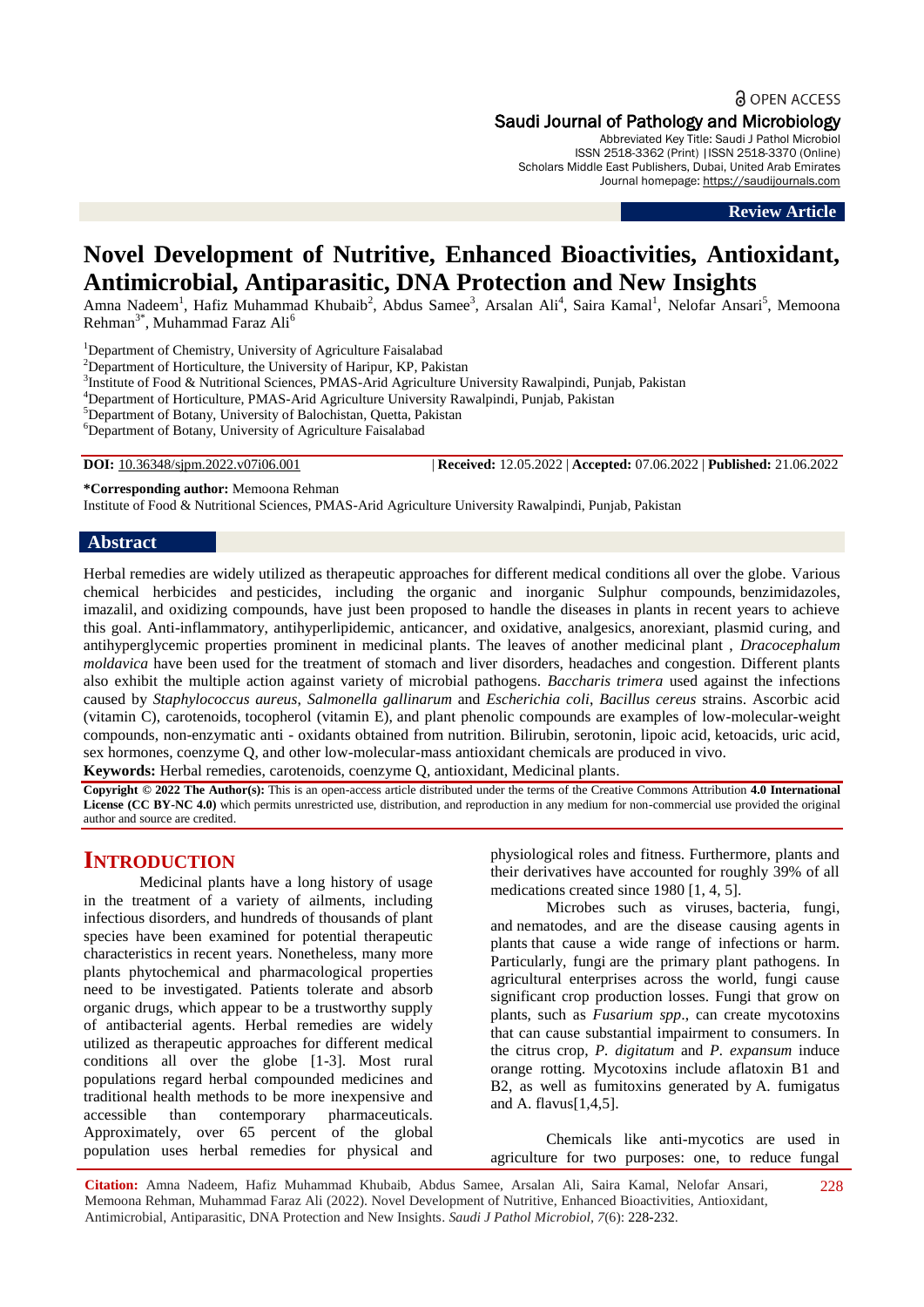growth on plants and fruits, and second, to control to avoid or mitigate fruit or plant deterioration after harvesting. Human and animal health is both threatened by the presence and proliferation of this fungus in food and animal nutrition. Off-flavor development and allergenic chemical synthesis are also caused by the establishment of phyto-pathogenic fungus in plants. Most common fungi impacting finer grain crop yields and triggering rotting of containing materials are *Penicillium, Fusarium*, and Aspergillus species [6-8].

For fungalinfection prevention, a variety of measures can be used, spanning from specialized farming methods to the production of resistant cultivars. Chemical management is still one of the most effective ways to reduce the spread of crop diseases. Various chemical herbicides and pesticides, including the organic and inorganic Sulphur compounds, benzimidazoles, imazalil, and oxidizing compounds, have just been proposed to handle the diseases in plants in recent years to achieve this goal. Unfortunately, due to the obvious risk of environmental concerns, toxic impacts on human health, the creation of fungus tolerant breeds, and the rather exorbitant prices of such combinations, there has been recent worry regarding their widespread usage. Almost 200 kinds of phytopathogens develop resistance to agrochemicals, according to scientific studies, and the majority of these pesticides entail detrimental consequences [2, 5, 9].

| Table-1: Shows the new insights and latest development of some plants characteristics |  |  |
|---------------------------------------------------------------------------------------|--|--|
|                                                                                       |  |  |

| <b>Medicinals</b> | <b>Action</b>                  | Role                            | <b>Significance</b>         |
|-------------------|--------------------------------|---------------------------------|-----------------------------|
| H. perforatum     | Antibacterial, antihelmintic   | Against bacteria and infections | Biomedical, Agriculture     |
| D. bulbifera      | Inhibition of oxidative stress | gastric cancer, goiter          | Plants, Biomedical          |
| <b>Bogbean</b>    | Cancers and oxidative stress   | skin disorders                  | Plants, biomedical          |
| M. trifoliata     | Anti-inflammatory              | Chronic inflammations           | Plants, biomedical          |
|                   | Several sets of conservation   | development of protocols for    | for integrated conservation |
| Innovations       | recommendations                | wildlife and flora inventorying | measures based on both in   |
|                   |                                | and surveillance                | $ex - situ$ technologies    |

#### **Nutritive, medicinal and Horticultural significance**

Essential oils, flavonoids, and sterols abound in the Ziziphora species. Pulegone, a key component of essential oil present in numerous Ziziphora species and with high antifungal and antibacterial action, is absent in *Z. capitata*. *H. perforatum* is a sedative, antibacterial, anti-inflammatory, analgesic, and antihelmintic plant belonging to the Hypericaceae family. Secondary metabolites like tannins, xanthones, flavonoids, and the antibiotic hyperforin are only a few of the bioactive molecules chemicals found in *H. perforatum*. Invasive bacterial infections claimed the greatest number of deaths of people worldwide, as well as in emerging nations. Bacteria, both gram negative and Gram positive, such as *Staphylococcus Bacillus*, Pseudomonas and Salmonella are the most common responsible for serious illnesses in human [10-13].

The leaves of another medicinal plant, *Urtica dioica* have been used for the treatment of diabetic patients as it take the release the stimulation of insulin from the pancreas. It is also used for the treatment of stomach disorders as well as regulation of the physiological processes in case of infectious diseases [14-16]. Its leaves are also used to treat stomachaches as folk medicine. The leaves of another medicinal plant, *Dracocephalum moldavica* L have been used for the treatment of stomach and liver disorders, headaches and congestion. It is also used a source of food components with high nutritive value also used for tea making. *Terminalia chebula* also used as valuable medicinal plant with large range of applications in the treatment of oral diseases gingivitis, stomatitis, etc. Its main phytochemical composition helpful for identifying the large variety of functional compounds acting against the microbial such as dental pathogens [14-17].

Different plants also exhibit the multiple actions against variety of microbial pathogens suh as *Baccharis trimera* used against the infections caused by *Staphylococcus aureus, Salmonella gallinarum* and *Escherichia coli, Bacillus cereus* strains. Since of their diverse natural environments, these creatures have the potential to thrive under difficult conditions. Artificial antibacterial chemicals are limited in the accompanying ways: For instance, they are too expensive for patients from underdeveloped nations. Second, microorganisms acquire drug resistance over time. As a result, many anti-bacterial drugs lose their effectiveness towards bacteria over overtime. Additionally, they may have negative side effects in the body, such as reactivity, immunological inhibition, and allergy symptoms. Herbal compounds, but from the contrary, have had excellent results in functioning like a steppingstone for such development of novel antibiotic agents. Furthermore, antimicrobials developed in just this manner are biologically friendly. Bioactive plant extracts are well known to be a delightful of the preponderance of medications. Berberine (Berberis) and Quinine (Cinchona) are two plant-derived antibiotics that are particularly powerful fighting microorganisms (*Escherichia coli and Staphylococcus aureus*) [12, 15, 17-21].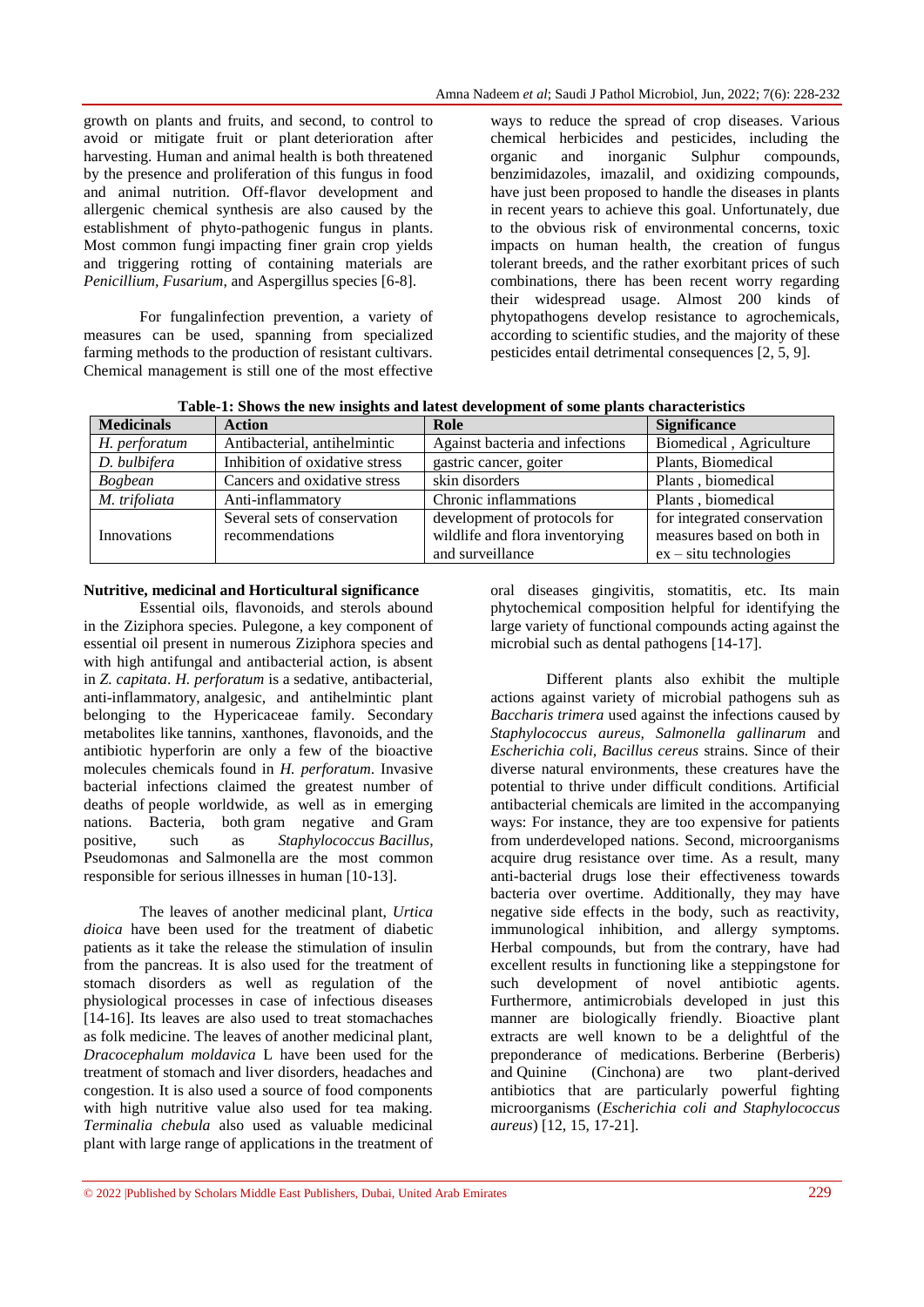

**Fig-1: Shows the herbs showing medicinal importance**

#### **Role in Oxidative and DNA Protections**

Oxidative stress like free radicals and other ROS are catalytically removed by antioxidant enzymes such peroxidases (GPx), superoxide dismutase (SOD) and catalase (CAT). Diminution in enzymatic antioxidants activity diminution has been linked to a variety of diseases. A drop in CAT level has been associated to a decreased capacity of a variety of tumours in detoxifying  $H_2O_2$ . Peroxidases operate in a highly competitive to catalases in reducing oxidative stress at low levels, such as protection against  $H_2O_2$ . Ascorbic acid (vitamin C), carotenoids, tocopherol (vitamin E), and plant phenolic compounds are examples of low-molecular-weight compounds, non-enzymatic anti - oxidants obtained from nutrition. Bilirubin, serotonin, lipoic acid, ketoacids, uric acid, sex hormones, coenzyme Q, and other low-molecular-mass antioxidant chemicals are produced in vivo[16, 20, 21].

*D. bulbifera*, often referred as air potato or yam, is a medicinal plant used to cure gastric cancer, rectum cancer, goitre, and sores. Anti-inflammatory, antihyperlipidemic, anticancer, and oxidative, analgesics, anorexiant, plasmid curing, and antihyperglycemic properties have been observed in several bulb extracts [22-25]. The very first thorough mechanisms of G. glauca and D. bulbifera's antidiabetic potential, and also potential applications in nanotechnologies. The importance of phytoconstituents elements in ultimate bioactivity cannot be overstated. In context of this, there's also a rising incentive to understand more about the possibilities among those medically important plants indigenous to Western Ghats of Maharashtra, India.

Phenolics are extensively redistributed in flora and have received a lot of interest in recent years because of strong antioxidative roles and ability to scavenge freeradicals, which could have positive consequences on the health. Antioxidative compounds reduce oxidative stress, delay the generation of hazardous reactive oxygen species, sustain nutritive value, and extend the shelf life of foods when added to them. Such antioxidants may aid in the reduction of oxidative stress, which is the damage caused by free radicals to biomolecules like lipids, proteins, and DNA. Fractions from medicinal herbs, comprising the foliage, branches, root, seeds, and fruits, have been widely researched for their antioxidative properties [24-28]. Nevertheless, several studies have found that synthetic antioxidants have negative side effects such as toxicity and carcinogenicity. Because of customer preference, natural antioxidants are in great demand for usage as nutraceuticals, biopharmaceuticals, and food additives.

*Menyanthes trifoliata* L., of the Menyanthaceae family, has a lot of potential. Bogbean is a medicinal plant that grows in the temperate zones, primarily in Europe, North America, and Asia's circumpolar northern regions. The leaf decoction treats lack of hunger, fevers, scurvy, and skin disorders in traditional and folk medicine. Through vitro propagation of this plant's tinctures have even been noticed to induce apoptotic cell death in tumor tissues. The biochemical features of M. trifoliata's metabolites have been studied, and the results show that it is a source of polyphenols, a few of which, like phenolic acids, scopoletin, rutin, or loganin, may have medicinal value [29-32].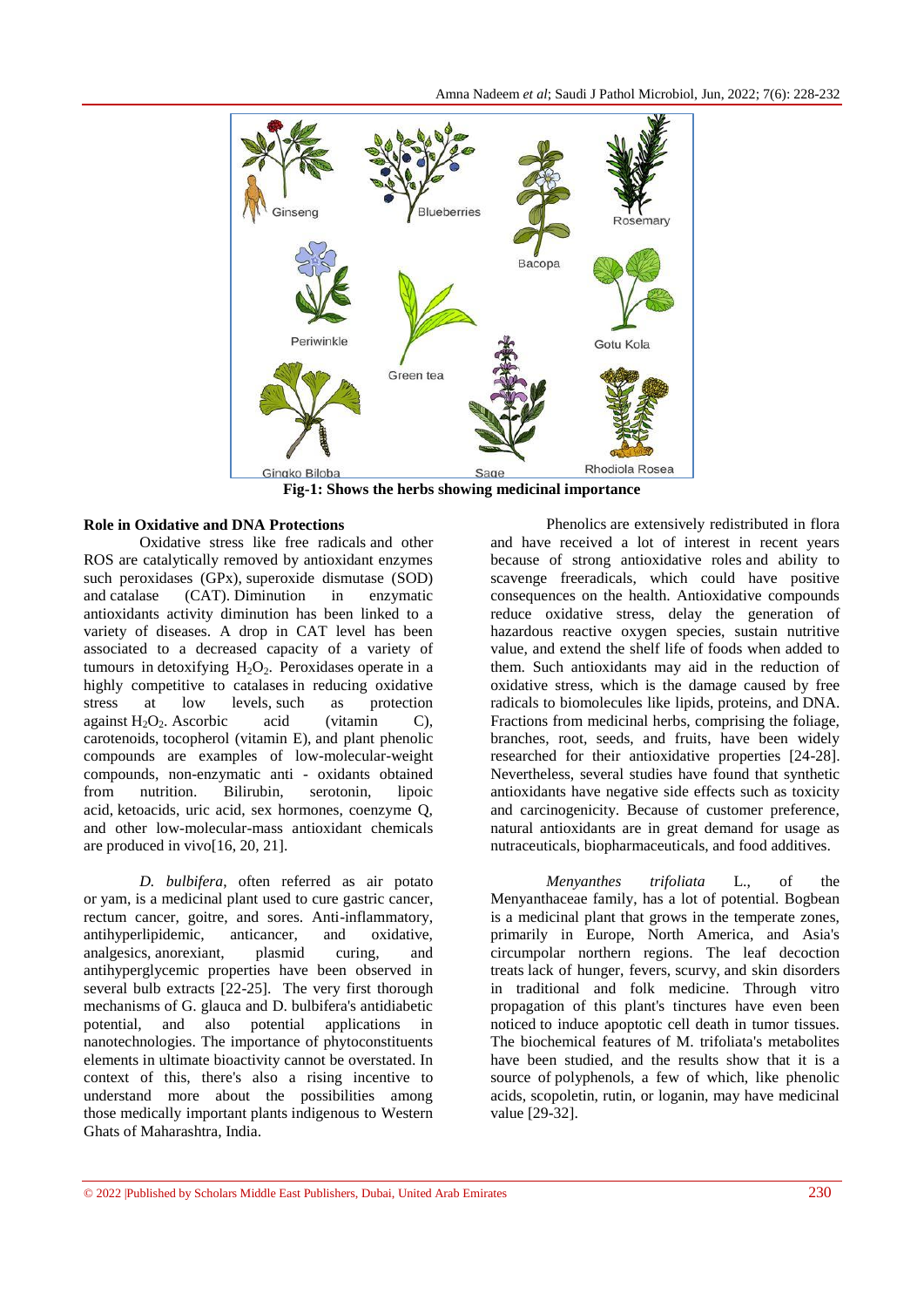In eukaryotic cells, colibactin can cause DNA interstrand crosslinks, cell cycle arrest, and cell senescence (magalocytosis). Furthermore, colibactin promotes DNA alkylation, which forms DNA interstrand crosslinks by binding DNA via a homo-Michael addition process. The complete analysis of colibactin compound is confined to extraction and structural characterizations, and it is harder to identify the formulation of effective medicinal treatments. The current research was crucial in determining the molecular configuration of complete ClbP molecule. Consequently, a fluorogenic activity probe has been developed as a ClbP receptor antagonist for downregulation of colibactin synthesis. Antibiotic drugs such as aminoglycosides, b-lactams, trimethoprimsulfamethoxazole and fluoroquinolones, are also used to treat ExPEC strain infection [13, 18, 20, 22].

Their actions, in particular, can impair cell wall formation and interfere with Gyrase, which is required for DNA synthesis. Antimicrobial drugs, on the other hand, are known to have deleterious effects on normal flora in the human stomach, causing alterations in the resident microflora, which can have major repercussions. The preservation and long-term utilization of therapeutic plants has indeed been extensively researched. Several sets of conservation recommendations have been produced, such as the development of protocols for wildlife and flora inventorying and surveillance, and also the necessity for integrated conservation measures based on both in  $ex - situ$  tactics  $[26, 27, 29]$ .

#### **New insights and latest developments**

Sustainable use of wild resources can be an effective conservation alternative for medicinal plants with increasingly limited supplies. Prior to beginning conservation efforts, species rarity is used to assess the extinction risk of medicinal plants and to identify those species that are most at risk of extinction. That's important to figure out how scarce a particular breed is and how they vary from each other. Harvesting pressures have a different effect on different medicinal plants. Overharvesting, arbitrary collections, unrestrained degradation of forests, and loss of habitat often have an impact on biological uniqueness, but they don't fully explain individual species susceptibility or resilience to harvest pressure [4, 9, 16, 18].

Environment specialization, geographical pattern, size of population, biodiversity, rate of growth, and reproductive system are all biological characteristics that correlate with extinction risk. Pharmacological herbal sources are now being gathered in larger quantities, primarily from wild species. In recent decades, demand for natural resource has risen by 8–15 percent each year in Europe, North America, and Asia. There is a point under which a species'

reproducing capability is irrevocably lowered. Numerous precautionary measures and recommendations have been put forth for the conservation of medicinal plants, such as providing both in situ and ex situ conservation, have been developed. Seed banks and Botanical Gardens are notable exemplars for ex-situ conservation and future replanting [23, 32-34].

### **CONCLUSION**

Natural reserves and wild nurseries are typical examples of how to keep plants' medicinal efficacy in their natural habitats. The topographical dispersal and ecological properties of medicinal herbs must be studied in order to guide conservation efforts, such as determining whether species conservation should be done in the wild or in nurseries.

#### **REFERENCES**

- 1. Caprioli, T., Martindale, S., Mengiste, A., Assefa, D., H/Kiros, F., Tamiru, M., ... & Kelly-Hope, L. A. (2020). Quantifying the socio-economic impact of leg lymphoedema on patient caregivers in a lymphatic filariasis and podoconiosis co-endemic district of Ethiopia. *PLoS neglected tropical diseases*, *14*(3), e0008058.
- 2. Chaieb, K., Kouidhi, B., Jrah, H., Mahdouani, K., & Bakhrouf, A. (2011). Antibacterial activity of Thymoquinone, an active principle of Nigella sativa and its potency to prevent bacterial biofilm formation. *BMC complementary and alternative medicine*, *11*(1), 1-6.
- 3. Cowan, M. M. (1999). Plant products as antimicrobial agents. *Clinical microbiology reviews*, *12*(4), 564-582.
- 4. Debalke, D., Birhan, M., Kinubeh, A., & Yayeh, M. (2018). Assessments of antibacterial effects of aqueous-ethanolic extracts of Sida rhombifolia's aerial part. *The Scientific World Journal*, *2018*.
- 5. Aliero, A.A., & Afolayan, A.J. (2005). Antimicrobial activity of 2. Solanum tomentus 3. . Afr. J. Biotechnol. 5: 369-372.
- 6. Chang, W. T., Chen, Y. C., & Jao, C. L. (2007). Antifungal activity and enhancement of plant growth by Bacillus cereus grown on shellfish chitin wastes. *Bioresource technology*, *98*(6), 1224-1230.
- 7. Eloff, J.N. (1999). The antibacterial activity of 27 Southern African members of the Combretaceae. *S. Afri. J. Sci, 95*; 148-152
- 8. Nielsen, P. V., & Rios, R. (2000). Inhibition of fungal growth on bread by volatile components from spices and herbs, and the possible application in active packaging, with special emphasis on mustard essential oil. *International journal of food microbiology*, *60*(2-3), 219-229.
- 9. Bhatnagar, D., & McCormick, S. P. (1988). The inhibitory effect of neem (Azadirachta indica) leaf extracts on aflatoxin synthesis inAspergillus